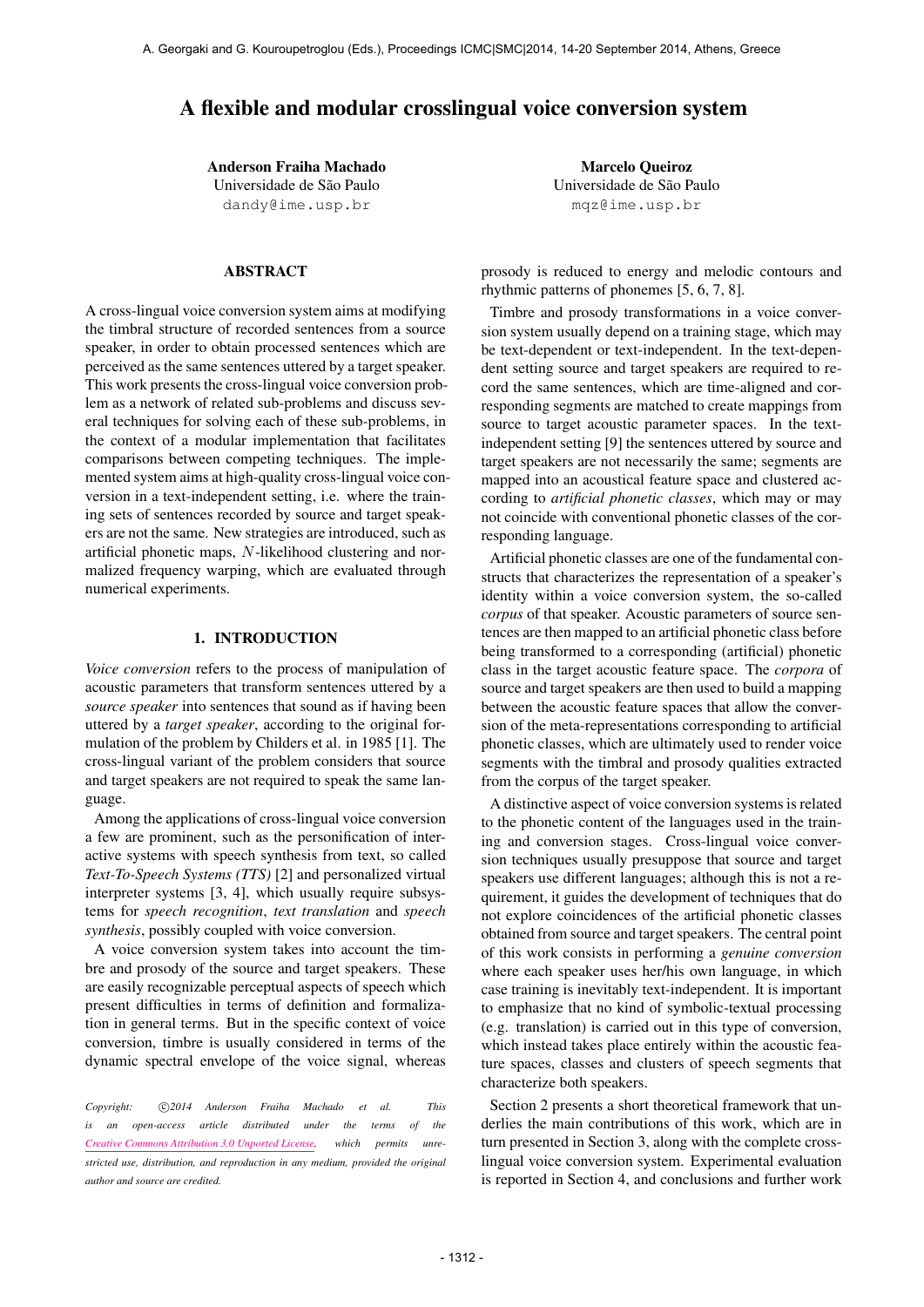are delineated in Section 5.

### 2. THE FRAMEWORK OF THE SYSTEM

The success in the development of a cross-lingual voice conversion system depends intrinsically on the choice of reliable tools for the specific sub-tasks that comprise the conversion process.



Figure 1. Functional modules comprising the voice conversion system.

Figure 1 exhibits a general diagram, in which data flows for both speakers are identified. The upper lines start with the flow of sentences uttered by a source speaker (silhouette at the upper-left corner) and the lower line starts with target speaker (lower-left corner silhouette) sentences. Central and lower lines correspond to a training stage, fed by both speakers, whereas the upper line represents the conversion stage, where the input is formed only by sentences of the source speaker; the converted sentences (i.e. with message content of the source speaker and timbral identity of the target speaker) are produced at the upper-right end of the diagram. Sub-tasks are denoted by capital letters, according to the functional module, as follows:

A The Analysis module takes a recorded sentence, divides it in short quasi-stationary segments and builds a representation of each segment according to a voice production model;

 $\boxed{P}$  The Parameterization module is responsible for modelling and quantization of the acoustic parameters;

 $|c|$  The Clustering module is responsible for organizing the *corpus* of each speaker into acoustic classes, i.e. modelling the acoustic feature space corresponding to each speaker;

 $\vert$  M  $\vert$  The Mapping module associates acoustic classes between speakers, using optimized alignment techniques;

 $T$  The Transformation module contains the acoustic parameter conversion functions, estimated from the alignment of acoustic classes;

 $P^{-1}$  The inverse **P**arameterization module readapts transformed (quantized) acoustic parameters to the analysis / synthesis model adopted; and

 $\boxed{\text{s}}$  The Synthesis module assembles the output signal incorporating the transformed acoustic parameters.

These functional modules comprise the two-stage voice conversion system. The lower part of Figure 1 shows the sequences  $A \rightarrow P \rightarrow C \rightarrow M \rightarrow T$  for both speakers, corresponding to the training stage, whereas the upper part, whose sequence corresponds to  $A \rightarrow P \rightarrow T \rightarrow P^{-1} \rightarrow S$ , is the conversion stage. These modules are discussed in the sequel.

Conceptually, one may interpret the recorded voice signal as the result of an excitation source, the glottal pulse, which is modified by the vocal tract; this interpretation applies only to voiced sounds, e.g. vowels, whereas unvoiced sounds must be considered separately. Under a linearity hypothesis, the vocal tract is modelled as a filter whose transfer function modifies the spectral content of the glottal pulse. The harmonic part of this spectrum is modelled as a train of pulses with corresponding amplitudes; usually a stochastic component is added to the model in order to simulate the effect of the air column which freely traverses the phonatory system.

The vocal tract filter may be represented with few coefficients, which will describe the profile of the filter response or the *spectral envelope* of each quasi-stationary segment. Thus it is possible to characterize both harmonic and stochastic components through their respective spectral envelopes in acoustic feature vectors, for ulterior parametric modelling and transformation. Spectral envelopes may be obtained through LPC coefficients [10], Cepstrum coefficients [11] and interpolation methods [12]. The *STRAIGHT* [13] technique also uses a glottal pulse/vocal tract model, allowing manipulation of parameters such as the spectral envelope, pitch and other acoustic parameters.

Given a representation of voice segments through acoustic feature vectors immersed in an acoustic feature space, similar voice segments are clustered around a representative (usually the centroid of a set of similar vectors) to define an Artificial Phonetic Class (or APC for short). Two classes of clustering techniques are of widespread appearance in voice conversion literature: cognitive network methods and statistical methods, more prominently Gaussian Mixture Models or GMMs [14] which are considered stateof-the-art in voice conversion. A new clustering approach is introduced here, which normalizes classes in order to eliminate discrepancies between APCs of different languages.

A model of acoustic mapping between APCs is essential for the transformation module. The alignment of APCs of different speakers is based on the assumption that transposition of phonetic characteristics is performed locally, on the voice segment level, without taking the phonetic context of adjacent segments into account; naturally this assumption applies specifically to the APC alignment problem, not to the whole conversion process. A solution to APC alignment is proposed here which adapts a classical graph-theoretical algorithm for minimal cost graph node matching [15].

The alignment uses APC representatives from both speakers, from which transfer functions are derived (in the training stage). These transfer functions are used in the conversion stage to transform acoustic parameters of a segment belonging to an APC of the source speaker to acoustic parameters that correspond to a matched APC in the target speaker model. These parameters, now in the context of the target speaker acoustic feature space, are synthesized in the last module into a voice segment that will compose the converted sentence.

The technical aspects of these modules are detailed in the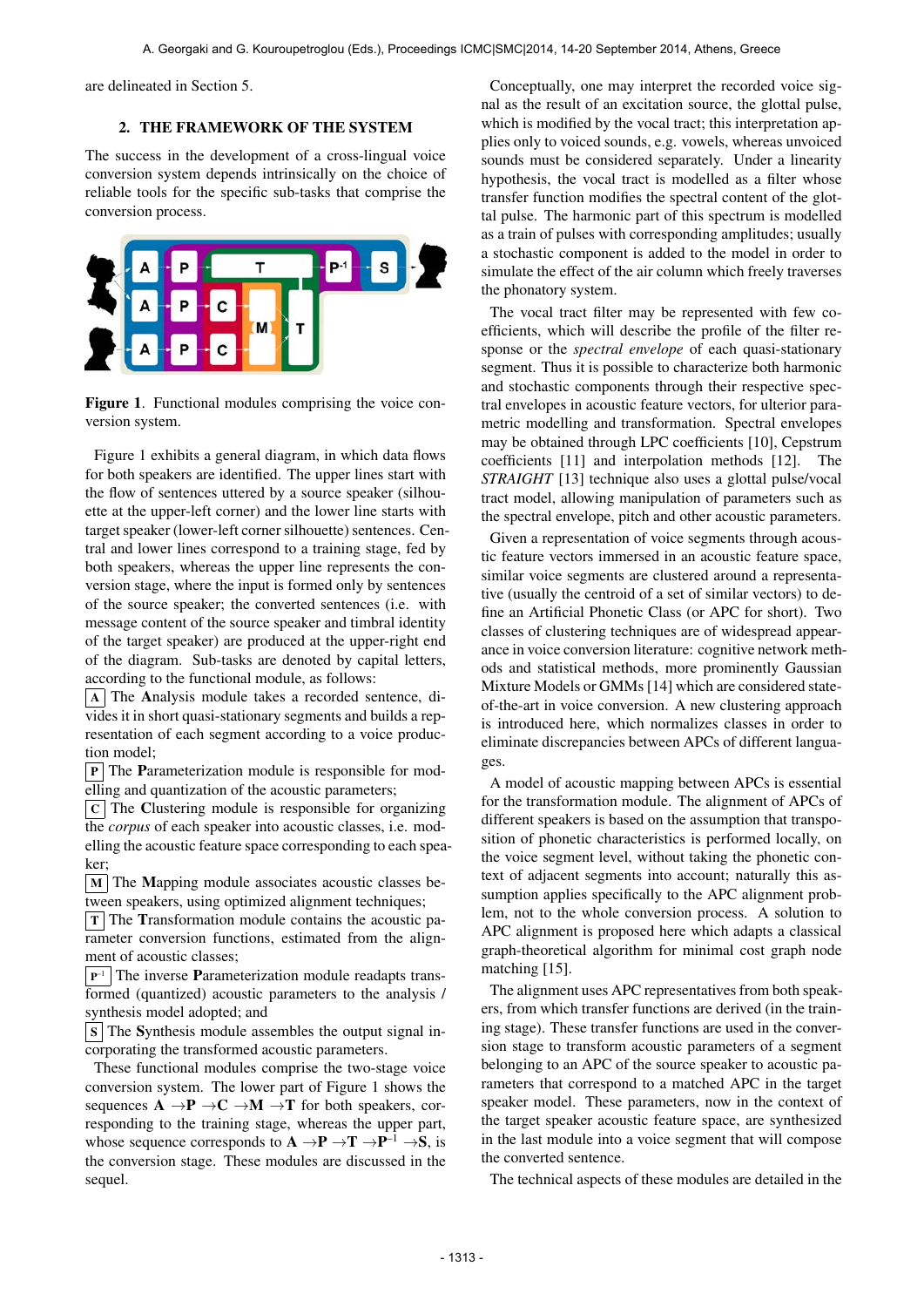following section.

### 3. NEW TOOLS FOR VOICE CONVERSION

According to the structure of the system, the Analysis and Synthesis modules correspond to the first stage, which should provide a sensible representation for voice segments (analysis) that will allow a truthful reconstruction of the converted voice signal (synthesis).

#### 3.1 Module I: Harmonic-Stochastic Modelling (HSM)

The Harmonic+Noise model proposed by Stylianou [16] is a flexible model that offers a representation framework for high-fidelity voice reconstruction. It is efficient and transparent, representing harmonic and stochastic components, which simplifies manipulation and transformation of voice segments. The harmonic components correspond to a quasi-periodic portion of the signal, and are represented through individual frequencies, amplitudes and initial phases of sinusoidal oscillators. The stochastic component corresponds to the rest of the signal with essentially aperiodic behaviour, and is modelled as a source-filter system with white noise as source and LPC coefficients to define the spectral envelope of the filter.

There are several models for speech synthesis which completely discard all phase information and try to rebuild phases a posteriori from the magnitude spectrum alone, using spectral modelling under the hypothesis of minimum phase [17]. Instead of discarding phase information, an alternative representation for the phases of the harmonic components is here introduced, in order to provide for a more robust transformation which is less prone to phase distortion. Consider the harmonic part  $s_h$  obtained from the HSM decomposition with  $L+1$  sinusoidal components of an arbitrary voice segment, indexed as  $k$ , of length  $N+1$ (N even) and with samples n indexed from  $-\frac{N}{2}$  to  $+\frac{N}{2}$  and sampling frequency  $R$ :

$$
s_h^{(k)}[n] = \sum_{m=0}^{L} A_m^k \cos\left(\frac{2\pi m f_0^k n}{R} + \varphi_m^k\right); \quad (1)
$$

it is considered that the central samples of each segment are  $\frac{N}{2}$  samples apart from each other. The overlap rate is  $\frac{\frac{N}{2}}{N+1}$ , slightly less than 50%.

The phase  $\varphi_m^k$  of the *m*-th harmonic component in Equation (1) refers to the sample  $n = 0$  at the center of the segment, and can be seen as a sum of two components, the first that corresponds to the predicted phase propagated from segment  $k-1$ , and a second component that accounts for the difference between this prediction and the actual phase obtained in the analysis of segment  $k$ :

$$
\varphi_m^k = \left(\varphi_m^{k-1} + \frac{2\pi m f_0^{k-1} \frac{N}{2}}{R}\right) + \eta_m^k. \tag{2}
$$

This  $\eta_m^k$  is actually *defined* by the above equation, and will be used to redefine the frequencies of the model in a manner similar to the well-known phase vocoder method.

Rewriting 
$$
f_m^{k-1} = mf_0^{k-1}
$$
 and refactoring,

$$
\varphi_m^k = \varphi_m^{k-1} + \frac{2\pi \left(f_m^{k-1} + \frac{R\eta_m^k}{\pi N}\right) \frac{N}{2}}{R} \tag{3}
$$

which corresponds to

$$
\varphi_m^k = \varphi_m^{k-1} + \frac{2\pi \hat{f}_m^{k-1} \frac{N}{2}}{R},\tag{4}
$$

where

$$
\hat{f}_m^{k-1} = f_m^{k-1} + \frac{R\eta_m^k}{\pi N}.
$$
\n(5)

This process uses information obtained from the HSM model of segment  $k$  to redefine the frequencies of segment  $k-1$ , and as a consequence the phases for segment k become unnecessary, since they can be recovered from the phases of segment  $k - 1$  by Equation (4). By iterating this mechanism, only the initial phases are required to reconstruct the whole sequence of segments corresponding to a single voiced emission. The reconstruction based on the above recodification is thus

$$
\hat{s}_h^k[n] = \sum_{m=0}^L A_m^k \cos\left(\frac{2\pi \hat{f}_m^k n}{R} + \varphi_m^k\right),\qquad(6)
$$

which is evidently different from the original segment, but nevertheless of enormous utility in this context, because it has no phase discontinuities between overlapped segments. This representation might be used to reconstruct a perceptually similar signal, but most importantly it allows several transformations of the signal, such as pitch shift and time stretch, to be performed easily.

The recurrence relation involving phases and re-estimated frequencies poses an initial value problem: in principle, the first segment  $k = 0$  could be represented explicitly through the phases  $\varphi_m^0$  of the HSM analysis; but since phases are going to be propagated according to the sequence of reestimated frequencies, it is reasonable to drop the initial phases for the first segment, and use  $\varphi_m^0 = 0$  in the reconstruction.

It should be noted that this recodification takes this model away from the original HSM premises, because the reestimated frequencies  $\{\hat{f}_m^k, m = 1, \dots, L\}$  are no longer guaranteed to be in harmonic relation. Instead, the model becomes a mixture of the additive synthesis and stochastic models. It should also be noted that in pitch-shifted segments phase coherency between inharmonic components is lost, but the resulting artifacts can be masked in the overlap-add reconstruction.

#### 3.2 Module II: Parametric Decomposition

The Parameterization module normalizes the acoustic parameters using a fixed number of coefficients in order to characterize segments, creating a correspondence of values that allows the direct comparison of segments within a normalized feature space.

The central idea of this module is to provide two logmagnitude spectral envelopes, the harmonic and stochastic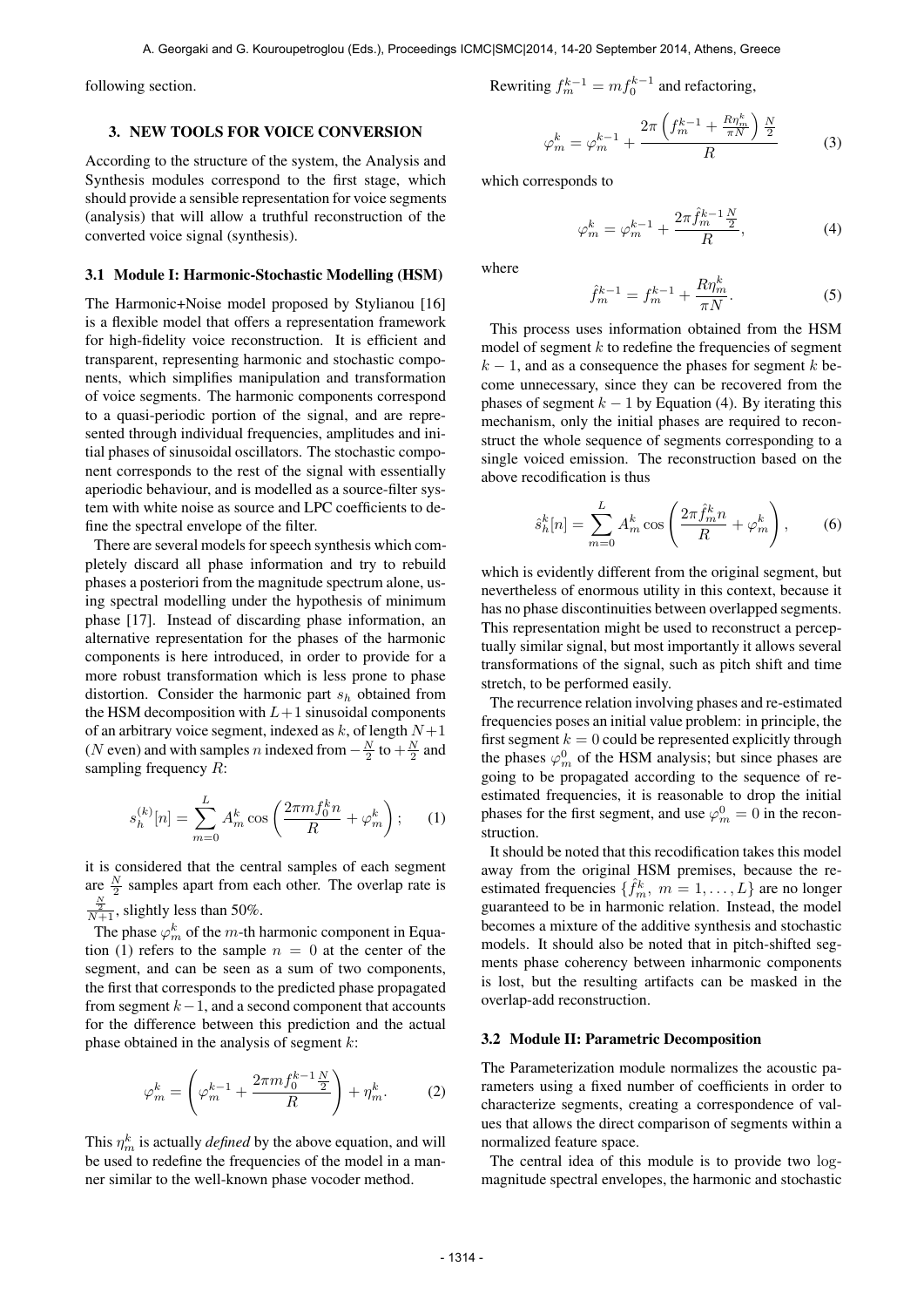spectral envelopes, and decompose them into sums of radial basis functions (bandpass filters) with flexible shapes and bandwidths. Such spectral envelopes can be easily estimated using classical methods such as LPC and Cepstrum, among others [10], and the radial basis functions decomposition follows the strategy presented in [12], by constructing sub-bands  $E_k$  and initializing basis parameters conveniently.

The sum of  $L$  general parametric functions is denoted by

$$
\hat{E}(f;a,\mu,\sigma) = \sum_{m=1}^{L} \psi(f;a_m,\mu_m,\sigma_m)
$$
 (7)

where each component  $\psi(f; a_m, \mu_m, \sigma_m) : \Re \longrightarrow \Re$  corresponds to a continuous basis function with amplitude  $a_m$ , central frequency  $\mu_m$  and bandwidth  $\sigma_m$ , evaluated in the frequency range  $f = [0, R/2]$ .

The problem of radial basis function modelling is to find an approximation  $E(f; a, \mu, \sigma)$  of a discrete function  $E(f)$ such that the error of estimation is minimal. The fitting of the given function  $E(f)$  to the parametric model  $\hat{E}(f; a, \mu, \sigma) \approx E(f)$  could in principle be obtained by any iterative optimization method (e.g. gradient descent or Newton) to obtain the least-squares solution that minimizes the error of the model. Other methods for parametric decomposition can also be found in the literature [18, 12].

#### 3.3 Module III: Data Clusterization

The Clusterization module groups segments according to similarity in the acoustic feature space, which will later define the artificial acoustic classes in the phonetic map of the speaker corpus. First, acoustic vectors with harmonic component amplitudes are quantized and then grouped, based on a likelihood criterion, for further analysis.

#### *3.3.1* N*-likelihood clustering*

The N-likelihood clusterization method introduced here groups vectors in an acoustic feature space in clusters with N elements (typically between 5 and 10, depending on window length). Each of these clusters is obtained by minimizing the dispersion of a vector set, measured as the norm of the diagonal of the covariance matrix of the vector set.

For each segment  $k$  with an harmonic amplitude vector  $A<sup>k</sup>$ , a temporally-smoothed version  $v<sup>k</sup>$  is defined as

$$
v^{k} = \left[\frac{1}{4}A^{k-1} + \frac{1}{2}A^{k} + \frac{1}{4}A^{k+1}\right].
$$
 (8)

Then for each pair  $(v^m, v^n)$  a similarity matrix E is built using the euclidean distance  $E(m, n) = ||v^m - v^n||$ , and for each line  $m$  of this matrix the indices of the  $N$  smaller values are selected in a sub-matrix  $J$  in such a way that  $J(m, 1...N)$  are the N smallest indices in  $\{E(m, n), \forall n\}.$ Then a selection structure  $K(m)$  is defined as

$$
K(m) = ||diag(Cov{v_k | k \in J(m, 1 ... N)})||. (9)
$$

In its final stage the clusterization algorithm loops through the selection structure K searching for the index  $m^*$  with

the smallest value, in order to define an N-likelihood cluster as the set  $v = \{v^i \mid i \in I\}$  where  $I = \{J(m^*, 1...N)\}.$ Then all indices  $i \in I$  are removed from the selection structure K (e.g. set  $K(i) = +\infty$ ,  $\forall i \in I$ ). This process is repeated until the selection structure is emptied (e.g  $K(i) = +\infty$ ,  $\forall i$ ). After that, an optional filtering is performed to eliminate clusters with a relatively high dispersion measure.

#### *3.3.2 Artificial Phonetic Map*

In order to establish a starting point for the clusterization of voiced segments in artificial phonetic classes, the use of a discrete polygon which simulates a phonetic map is here proposed. This polygon is a trapeze where each point corresponds to a pair of formantic centers  $(f_1, f_2)$ , obtained from a (mel-frequency) spectral envelope  $c_k$  corresponding to a centroid of an N-likelihood cluster  $v_k$ .

The process of estimation of each point, or formantic center,  $(f_1, f_2)$  in the artificial phonetic map from a centroid  $c_k$  considers several possible candidates  $(\hat{f}_1, \hat{f}_2)$  with  $\hat{f}_1 \leq \hat{f}_2, \hat{f}_1 \in F_1 = \{\hat{f}_1^1, \hat{f}_1^2, \dots, \hat{f}_1^r\}$  and  $\hat{f}_2 \in F_2 =$  $\{\hat{f}_2^1, \hat{f}_2^2, \dots, \hat{f}_2^r\}$ . For any candidate  $\hat{f}$  a triangular bandpass filter  $\xi_{\hat{f}}$  is built, with center  $\hat{f}$  and a bandwidth ranging from 300 mels to 1800 mels, adjusted so as to not overlap neighbouring formantic centers in the spectrum. After filtering (as  $\tilde{c}_k^{\hat{f}} = c_k^t * \xi_{\hat{f}}$ ) the centroid  $c_k$  through all candidate filters  $\xi_{\hat{f}}$  with  $\hat{f} \in F_1 \cup F_2$ , the two spectra  $\tilde{c}_k^{f_1^*}$  and  $\tilde{c}_k^{f_2^*}$  with maximum total cumulative energy are selected.

The pair of formants  $(f_1^*, f_2^*)$  thus built is the phonetic map entry that corresponds to the N-likelihood cluster  $v_k$ . The phonetic map can be seen as a kind of hash table indexed by  $(f_1^*, f_2^*)$ , giving access to all the acoustic vectors  $v \in v_k$  belonging to the same N-likelihood cluster. This grouping of acoustic vectors  $v \in v_k$  indexed by a pair  $(f_1^*, f_2^*)$  corresponds to an artificial phonetic class (APC), which will be denoted by  $\mathbb{C}(f_1^*, f_2^*)$ . For each APC, the means and covariance matrices of the elements that compose each set are obtained, which will be used in the transformation module.

#### 3.4 Module IV: Alignment of Non-Parallel Corpora

The goal of this module is to create a canonical and unified representation for both source and target corpora, in a way that an alignment between them is established even in the case of distinct languages. A normalization of the phonetic maps is realized in order to diminish the linguistic differences of the speakers, by warping the acoustic map around the origin and with a normalized dispersion in all directions. To weigh the contributions of each class  $\mathbb{C}(f_1, f_2)$ the cardinality  $|C(f_1, f_2)|$  is considered; classes  $C(f_1, f_2)$ with few elements are excluded from the phonetic map.

Given two sets of artificial phonetic classes (or phonetic maps) from corpora  $\mathcal{C}^X$  and  $\mathcal{C}^Y$  represented by the respective sets of normalized switches  $\tilde{\mathbb{C}}^{X}$  and  $\tilde{\mathbb{C}}^{Y}$ , it would be convenient to try to define a bijection mapping  $M : \bar{\mathbb{C}}^X \to$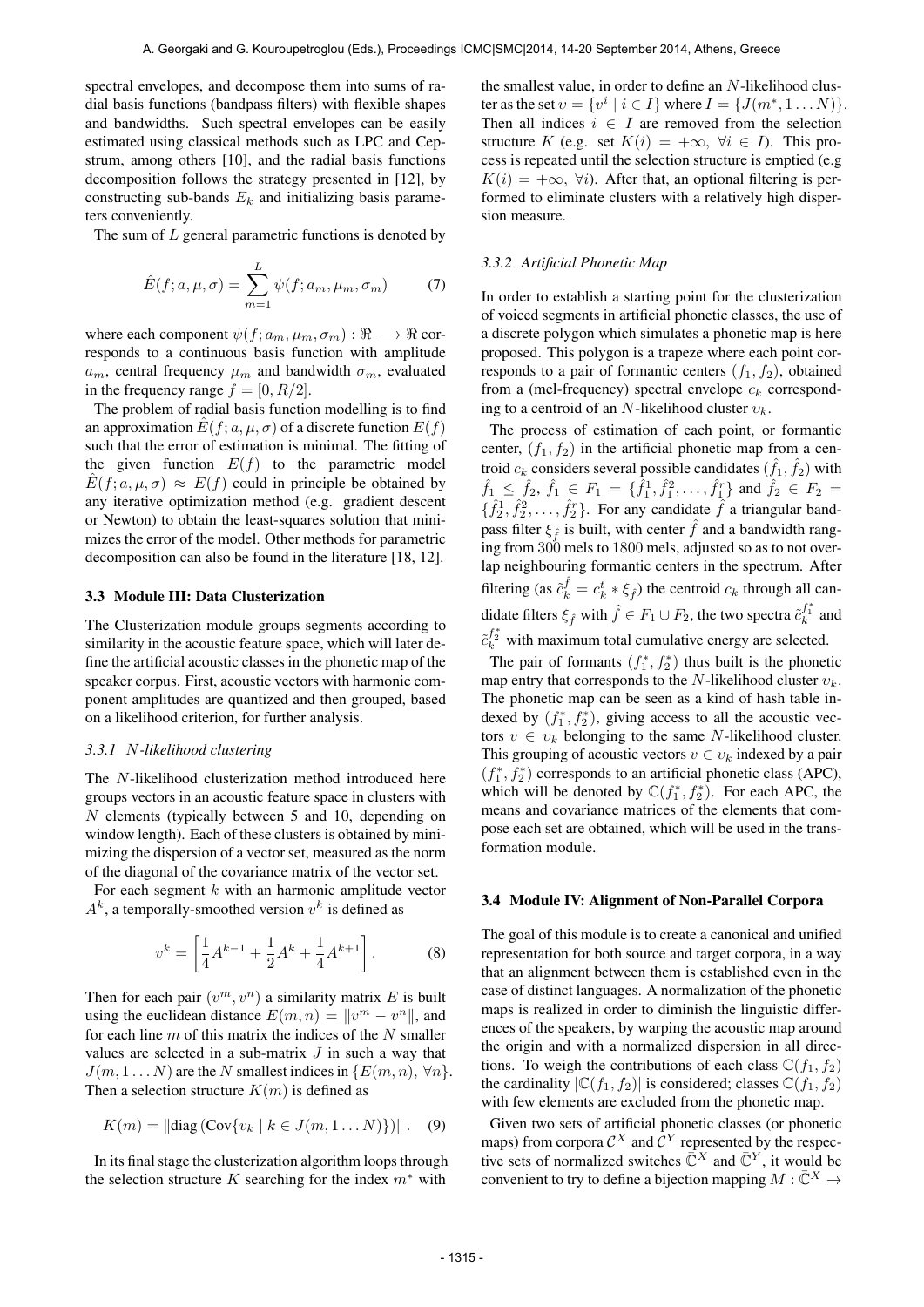$\bar{\mathbb{C}}^Y$  as

$$
M(x_i) = \arg\min_{y_i \in \bar{\mathbb{C}}^Y} \left\{ \sum_{x_i \in \bar{\mathbb{C}}^X} \mathbf{d}(x_i, y_i) \right\}, \quad (10)
$$

where **d** corresponds to the euclidean distance. But an important issue in the alignment of corpora is the fact that the cardinalities of the sets  $\bar{\mathbb{C}}^{X}$  and  $\bar{\mathbb{C}}^{Y}$  are typically different, making it impossible to define such a bijection. To resolve this issue, the largest of the two sets will be shrunk in order to force a correspondence between the remaining classes of the two corpora. This reduction is performed at the end of the pairing algorithm, when all unpaired classes are excluded from the database.

The *Optimal Acoustic Mapping Problem* between phonetic classes  $\bar{\mathbb{C}}^X$  and  $\bar{\mathbb{C}}^Y$  is then reduced to the *Minimum Cost Perfect Matching Problem* in bipartite graphs. Two vertices  $x_i$  and  $y_j$  are paired in the acoustic mapping if, and only if, the edge  $a_{i,j}$  belongs to the perfect matching. This problem can be efficiently solved by the classical algorithm of *Hopcroft and Karp* [15] in time  $\mathcal{O}(|E|\sqrt{|V|})$ where  $V$  and  $E$  are the sets of vertices and edges, respectively.



Figure 2. The perfect matching method applied to the alignment of parallel sentences.

Figure 2 illustrates the result of matching between two different corpora using a color code for aligned data. Given a sentence uttered by speaker #1, the correspondence between the classes of corpus #1 and corpus #2 (with the same color) allow the definition of a (piecewise) linear mapping function that warps the spectral contents of the sentence to adjust it to the map #2. Using the above alignment, a new technique of transformation of acoustic parameters is presented in the sequel.

# 3.5 Module V: Transformation of the Acoustic Parameters

Two types of transformations are defined at this stage: (1) a global transformation which corresponds to a linear transform based on means and variances of global prosodic parameters; and (2) a local transformation for the spectral conversion of each input segment using a mapping between the artificial phonetic classes developed in the prior module. Prosody conversion transposes pitch  $(F_0)$  and energy  $(E_0)$  contours of the harmonic components, and pure energy contours of the stochastic components, into corresponding values obtained from the pitch and energy models of the target corpus. Local spectral conversion applies only to harmonic components, and reshape spectral content of input segments, conforming them to the target's phonetic map.

Each input segment is dynamically associated to a set of probable APCs  $\mathbb{C}_j^X$  in the source corpus  $\mathcal{C}^X$  through a pertinence criterion applied to the harmonic components in this segment's representation. The composition of weighted local transformation is commonly used in GMM-based linear transformations, since it avoids discontinuity when a sequence of segments transits between APCs [19]. Let  $\mathbb{C}_i^Y = M(\mathbb{C}_i^X)$  be an APC in the target corpus  $\mathcal{C}^Y$  corresponding to the APC  $\mathbb{C}_i^X$  in the source corpus  $\mathcal{C}^X$ . The local (segment-wise) transformation uses the means and covariance matrices of the corresponding APCs in order to build a segment in the target acoustic vector space.

The pertinence criterion adopted is based on the melcepstral distortion [20]; i.e. the pertinence of vector  $v_k$ with respect to centroid c of class  $\mathbb{C}^X$  is defined as

$$
\mathbf{d}(v, c) = 1 - \frac{\|\text{dct}[v] - \text{dct}[c]\|}{\sum_{\forall c_k \in \bar{\mathbb{C}}^X} \|\text{dct}[v] - \text{dct}[c_k]\|},\qquad(11)
$$

where dct is the well known Discrete Cosine Transform. Then a set of m probable APCs  $c_i$ ,  $i \in [1, m]$  with highest pertinence values  $\mathbf{d}(v, c_i)$  is taken. The weighted transformation is defined as

$$
\hat{v} = \frac{\sum_{i=1}^{m} \mathbf{d}(v, c_i) \mathcal{T}_{loc}(v, c_i, M(c_i))}{\sum_{i=1}^{m} \mathbf{d}(v, c_i)},
$$
(12)

where  $\mathcal{T}_{loc}$  is a chosen segment conversion function and M is the mapping between phonetic maps obtained in module IV. One example of a segment conversion function is the linear transform using full covariance matrices of each APC involved, defined as

$$
\mathcal{T}^{LT}_{loc}(v, c, M(c)) = \mu_{M(c)} + \Sigma^{0.5}_{M(c)} (\Sigma_c^{-0.5}) (v - \mu_c), \tag{13}
$$

where  $\mu_c$  and  $\Sigma_c$  are the mean and covariance matrix of the vectors in class c.

Another segment conversion function introduced here is the Normalized Frequency Warping (NFW). The first step in this method is obtaining *Cumulative Distribution* (CD)  $\sum_{\forall k} \psi(f, a_k, \mu_k, \sigma_k), \ \forall f \in [f_{\min}, f_{\max}]$  (of module II), functions of the (parametric) spectral envelope  $E(f)$  = defined as

$$
CD_E(f) = \frac{\sum_{k=f_{\min}}^{f} \{E(k)\} - E(f_{\min})}{\sum_{k=f_{\min}}^{f_{\max}} \{E(k)\} - E(f_{\min})},
$$
(14)

where  $f_{\text{min}}$  and  $f_{\text{max}}$  are the minimum and maximum frequencies considered in the parametric decomposition of the spectral envelope. Then a Normalized Frequency Distribution (NFD) is obtained, which associates to each normalized amplitude value  $e \in [0, 1]$  a frequency f in such a way that

$$
DFN(e) = \frac{\sum_{k=e_0}^{e} CD(k)}{\sum_{k=e_0}^{e_1} CD(k)} (f_{\text{max}} - f_{\text{min}}) + f_{\text{min}}.
$$
 (15)

Values between  $e_0$  and  $e_1$  are linearly-spaced amplitudes between 0 and 1 according to the discretized version of the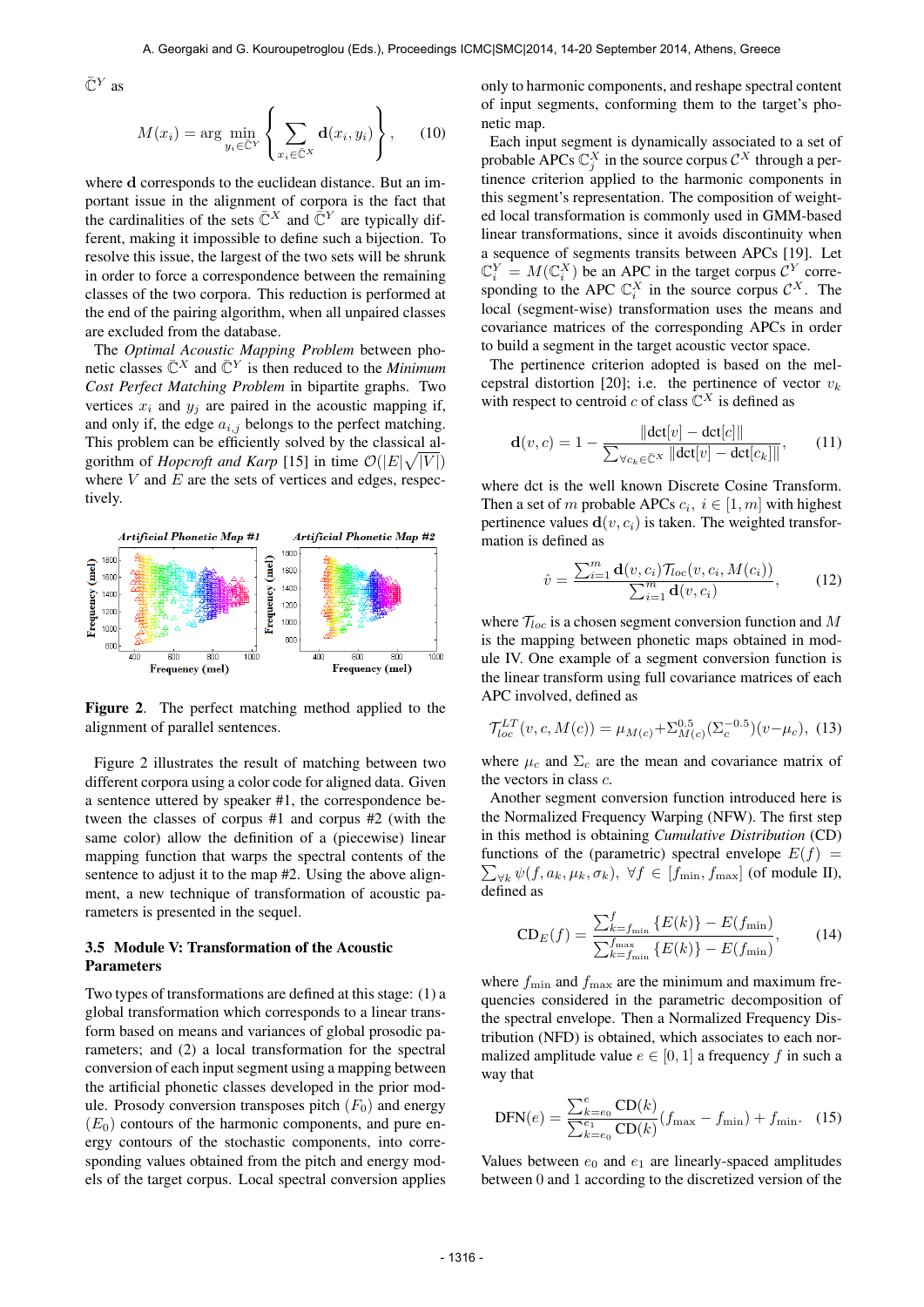spectral envelope E. The Normalized Frequency Warping (NFW) then transforms a vector v into  $\hat{v}$  based on the alignment of DFN values for source and target spectra representing the phonetic classes  $c_i$  and  $M(c_i)$ .

The NFW method is described through the following algorithm:

- 1. The centroids  $c_i$  and  $M(c_i)$  of the APCs  $\mathbb{C}_i^X$  and  $\mathbb{C}_i^Y = M(\mathbb{C}_i^X)$  are used as input for the definition of a local tranformation;
- 2. The DFNs  $DFN_{c_i}(f)$  and  $DFN_{M(c_i)}(f)$  of  $c_i$  and  $M(c_i)$  are obtained;
- 3. A warping pattern  $NFW(v, c_i, M(c_i))$  is defined as the cubic splines interpolation of the pairs  $(DFN_{c_i}(f), DFN_{M(c_i)}(f))$ , for all (discretized) frequencies in the input vector v;

Finally, the above warping is applied to the difference between the input vector  $v$  and the centroid  $c_i$ , as

$$
\mathcal{T}_{loc}^{\text{NFW}}(v, c_i, M(c_i)) = M(c_i) + NFW(v - c_i, c_i, M(c_i)).
$$
\n(16)

The voice conversion system containing the above strategies has been subjected to objective and subjective experimental evaluations, which are reported in the next section.

### 4. EXPERIMENTAL RESULTS

Two fundamental questions are related to voice conversion evaluation: (1) timbre *similarity* between the target speaker voice and the converted sentence; and (2) *quality* of the transformed signal, comprising sound quality aspects such as intelligibility and naturalness. This section includes an objective and a subjective evaluation of these questions in the proposed system.

This research has had the support of the Universitat Polytècnica de Catalunia, which provided a database used in the TC-STAR project [4]. Sentences in this database had been recorded by several speakers using time cues to facilitate alignment, and with a rigorous prosody control achieved by imitation, i.e. each speaker had an example sentence whose prosody should be reproduced as closely as possible. Furthermore, all recruited speakers were bilingual (English and Spanish), providing for examples of each timbral identity in both phonetic spaces.

Eight speaker corpora form the TC-STAR database, categorized by language and gender, for a total of 10 hours of audio recorded sentences, sampled at 96 kHz and quantized at 24 bits/sample, obtained in a nearly noise-free environment. Signals have been resampled at 16 kHz for computational efficiency reasons. In order to put the proposed system to test in a broader scenario with much fewer training data available, a random selection of 50 sentences, each approximately 5 seconds long, has been taken to compose the experimental database in the following evaluation.

#### 4.1 Objective Evaluation

In order to assess objectively the quality of the sentence obtained from the system, a pair of input sentences is required



Figure 3. Average Spectral Distortion Rates: each joint set of bars represent a language (EN or ES) and a gender conversion scenario (F=Female, M=Male), and colors represent transformation methods.

as in text-dependent training. The converted sentence in the real voice of the target speaker works as a ground-truth sentence. This allows a direct comparison between the sentence obtained from the system through voice conversion and the expected result (ground-truth).

The TC-STAR database with its parallel set of sentences in both languages is perfect for this type of evaluation. Both converted and ground-truth sentences are time-aligned and compared through a spectral distance measure applied segment-wise. Alignment is obtained with the classical Dynamic Time Warping (DTW) algorithm [10], adapted to the HSM model.

The local (segment-wise) transformation function is considered to use one of the following methods: (1) Linear transformation using the full covariance matrix (LT-Full); (2) Linear transformation using only the diagonal of the covariance matrix (LT-Diag); (3) Normalized Frequency Warping (NFW) proposed in this work; or (4) Resynthesis of the target signal through weighted reassembly of centroids for the selected target corpus classes (Codebook, described in reference [21]).

An experiment has been conducted using all the corpora for English-speaking and Spanish-speaking speakers in TC-STAR, which have been arranged to cover for all gender combinations in intra-lingual voice conversion, namely  $M \times M$ ,  $M \times F$ ,  $F \times M$  and  $F \times F$ . It should be noted that, although intra-lingual voice conversion is not the main focus of this work, it provides a controlled setting for assessing voice conversion quality across genders, which is one of the well-known issues in general voice conversion.

A set of histograms is shown in Figure 3, which presents spectral distortion values between the converted signal and the ground-truth signal, averaged over segments. The black bars labelled "Original" refer to the spectral distortion between the aligned original source and ground-truth target voice signals. It can be seen from this objective comparison that there is no method that wins on every situation, although either NFW or Codebook have achieved lowest distortions in 75% of the scenarios.

Three of these methods have been chosen for the subjective evaluation to be presented in the sequel: NFW, LT-Diag and Codebook; LT-Full has been left out because of evident noisy artifacts produced, probably due to the re-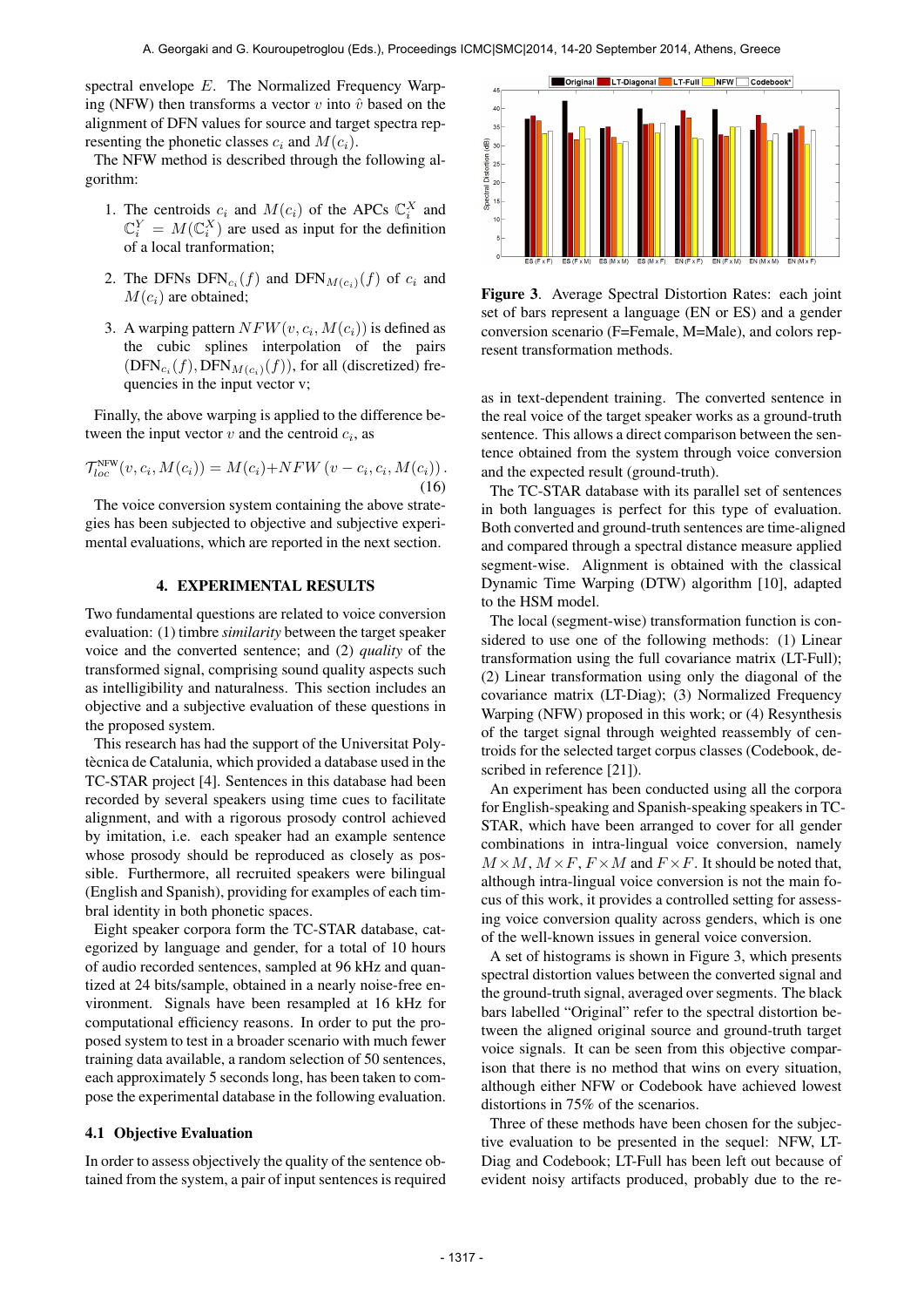|                         | <i>MOS</i> – Naturalness |            |        | <i>MOS</i> – Similarity |            |        |
|-------------------------|--------------------------|------------|--------|-------------------------|------------|--------|
| <b>Paired Sentences</b> | LT-DIAG                  | <b>NFW</b> | COD    | LT-DIAG                 | <b>NFW</b> | COD    |
| $F \rightarrow F$       | 3.8059                   | 3.7411     | 1.8974 | 2.9645                  | 3.0821     | 3.0411 |
| $F \to M$               | 2.3838                   | 2.2332     | 1.4696 | 3.5733                  | 3.6716     | 3.5932 |
| $M \rightarrow M$       | 3.3801                   | 3.5123     | 1.9197 | 3.3441                  | 3.6158     | 3.4370 |
| $M \rightarrow F$       | 2.9620                   | 3.0545     | 1.6743 | 3.6674                  | 3.7323     | 3.6029 |

Table 1. Results for the perceptual evaluation (*MOS*).

duced dataset in the training stage.

#### 4.2 Subjective Evaluation

An online interactive system has been developed in order to apply the required perceptual tests for the subjective evaluation of the cross-lingual voice conversion system proposed. The Mean-Opinion Score (MOS) [3, 4] has been adopted as a standard for measuring naturalness and similarity of the converted voice signals. This experiment had a participation of 50 volunteers.

An interview with each participant was composed by a series of 16 rounds of questions each referring to particular set of paired sentences; presentation order has been randomized. In each round the user was presented with three versions of the converted sentence (through the NFW, LT-Diag and Codebook techniques, in randomized order) and the target sentence, rating converted sentences in a 5-value scale from 5=excellent to 1=bad. All scenarios of crosslingual and cross-gender voice conversion were covered in this experiment.

In order to gain a general view of the transformation methods, average MOS scores for naturalness and similarity were taken, according to Table 1, for each gender-grouped pair of corpora:  $F \to F$ ,  $F \to M$ ,  $M \to M$  and  $M \to F$ .

#### 4.3 Discussion

The results corresponding to the objective and subjective evaluations can be seen to agree in the comparison between the NFW and LT-Diag methods, in the sense that NFW has obtained better objective and subjective scores in the cases with a male source speaker (and any target); in the cases with a female source speaker, the cross-gender case  $F \to M$  favoured LT-Diag in the objective evaluation, whereas in the subjective evaluation MOS-Naturalness values favoured LT-Diag but MOS-Similarity values favoured NFW for female source speakers. The Codebook technique appeared to be a serious competitor in the objective evaluation, but scored low in the subjective evaluation with respect to MOS-Naturalness values.

The difficulty of the particular case of female to male voice conversion has been observed in many of the methods here considered, and also in other studies. Zorilă and co-authors [22] believe that this phenomenon is related to the difficulty of obtaining spectral envelopes for female voices, due to the wider spacing between spectral harmonic components. Although several alternative experiments have been conducted in order to try to better understand this phenomenon and tailor methods to this particular situation, no alternatives have been found that consistently achieved higher scores in this voice conversion scenario.

The observed interactions between naturalness and similarity in voice conversion are believed to correspond to a competitive relationship, according to previous studies by several authors [23, 24, 14]. The success in one metric is supposed to be inversely tied to the success in the other, making it unlikely for a method to be highly scored in both metrics at the same time. This conflict is partially explained by the duality between over-fitting in the analysis of sentence segments and over-smoothing of the transformation due to the contribution of many artificial phonetic classes.

#### 5. CONCLUSIONS

This paper presented a complete voice conversion system <sup>1</sup> with an orientation towards cross-lingual voice conversion. The method presupposes a training stage which does not depend on parallel-produced corpora, bilingual speakers or labelled recordings. The system includes a set of tools for analysis, spectral manipulation, clustering and classification of voice segments in terms of artificial phonetic classes that could be also used independently for tasks other than voice conversion.

Experimental results based on the TC-STAR dataset suggest that these methods offer good alternatives for voice conversion across different languages, even though the problem of achieving perfect voice conversion in perceptual terms is still far from being completely understood, let alone solved. Some of the difficulties in objective and subjective evaluations have been presented, which hopefully will shed some light on paths for extension and improvement of the proposed methods in future work.

Among the improvements that are going to be explored, a higher resolution in the quantization of acoustic vectors and artificial phonetic maps should be considered in an attempt to increase the quality of the conversion, as should some more compact alternative to the phase configuration in the representation of the initial phases of harmonic components. Another important challenge is performing conversion in real-time; many conversion modules are parallelizable, such as the parameterization module which can treat different frequency bands simultaneously. This suggests the implementation of the voice conversion system on parallel machines, such as GPGPU [25].

#### 6. REFERENCES

[1] D. Childers, B. Yegnanarayana, and K. Wu, "Voice conversion: Factors responsible for quality," *Interna-*

<sup>&</sup>lt;sup>1</sup> The code for this system can be obtained at  $http://www.ime.$ [usp.br/~dandy/VoiceConversionSystem.zip](http://www.ime.usp.br/~dandy/VoiceConversionSystem.zip).